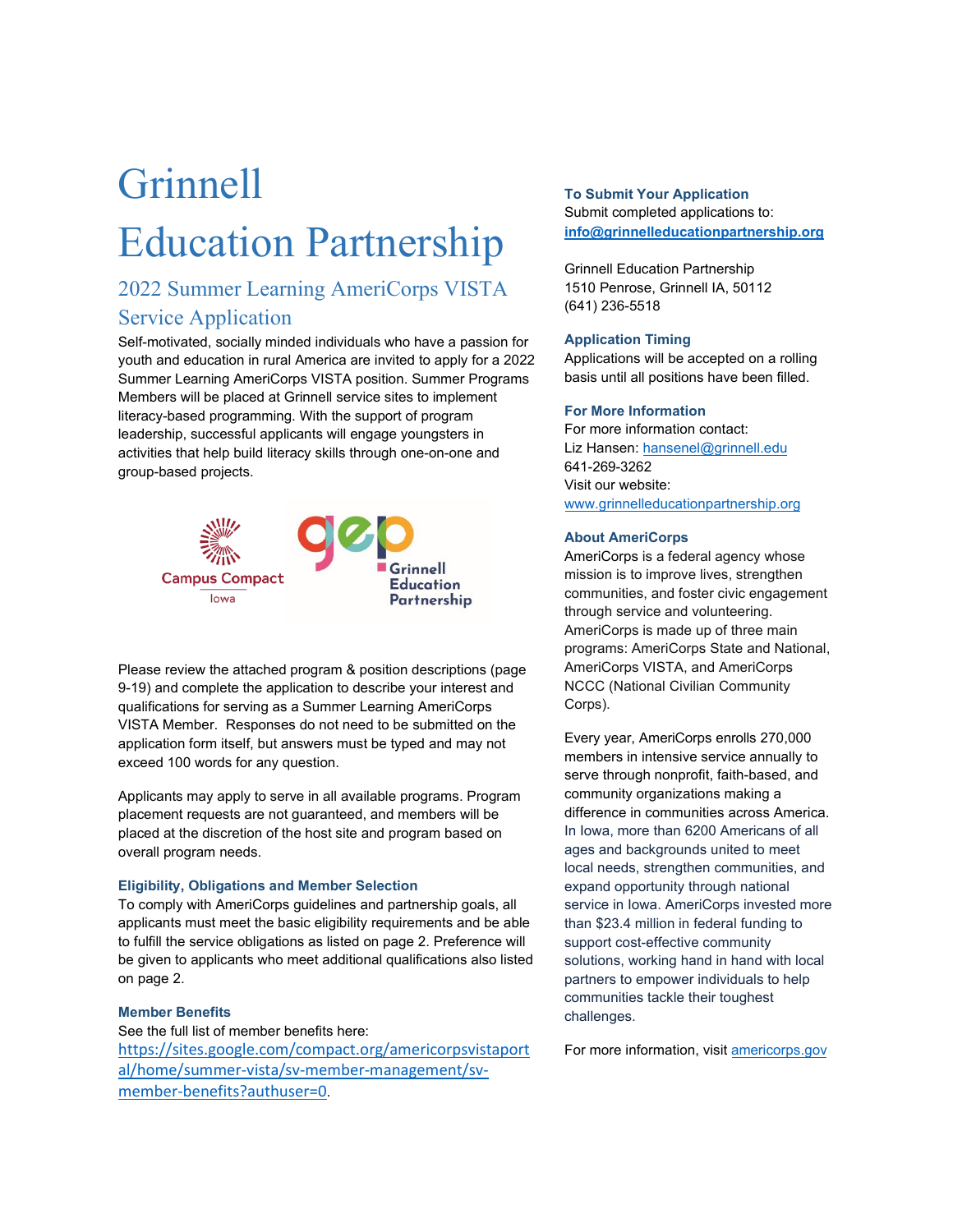# **See Grinnell College**

### Member Service Application *(page 2)*

Member Service Application

1. PERSONAL INFORMATION

| Address: |
|----------|

### 2. BASIC ELIGIBILITY

To comply with AmeriCorps guidelines and partnership goals, all applicants must meet the following basic eligibility requirements. **By checking the boxes below**, please certify that you meet the basic eligibility requirements:

- $\Box$  Be at least 18 years of age at the time of official enrollment, May 11, 2022.
- $\Box$  Have a high school diploma or its equivalent (or be in the process of obtaining one). College coursework, college degree, or equivalent work experience preferred.
- $\Box$  Be a U.S. Citizen, national, or lawful permanent resident alien of the United States.
- AmeriCorps VISTA requires a review of the National Sex Offender Public Registry, maintained by the Department of Justice, before an AmeriCorps applicant can be approved for service. Any applicant's records found on this registry will result in deselection.
- $\Box$  The AmeriCorps VISTA program will also conduct a comprehensive criminal history check on all candidates. You may be provisionally sworn in as a member or leader until the adjudication process and research is completed. You must submit required information to AmeriCorps VISTA HQ and comply fully with this process or risk termination from service.
- Successful completion and clearance of required background checks including: 1) a nationwide National Sex Offender check; 2) a Statewide Criminal History check (including a state of residence check, if applicable)

### 3. MEMBER OBLIGATIONS

To comply with member service requirements, all applicants must agree to the following member obligations. **By checking the boxes below**, please certify that you will fulfill the member obligations as follows:

- $\Box$  Serve 9-week term approximately 35-40 hours per week tentatively scheduled to begin on Wednesday, June 1, 2022 through Friday, July 29, 2022. Anticipated service hours are listed by host site on page 9. Occasional nights, weekends, and possibly holidays as required for host site needs.
- $\Box$  Create an account in MyAmeriCorps and complete the official AmeriCorps application.
- Complete necessary enrollment paperwork prior to starting in the program
- Attend an in-person orientation
- Attend day-long trainings
- Start service term: Wednesday, June 1, 2022
- $\Box$  Attend Virtual Member Orientation (VMO) and take oath of service on June 1 $^{\rm st}$
- $\Box~$  Complete necessary exit paperwork prior to exiting the program
- $\Box$  Complete duties and tasks outlined in position description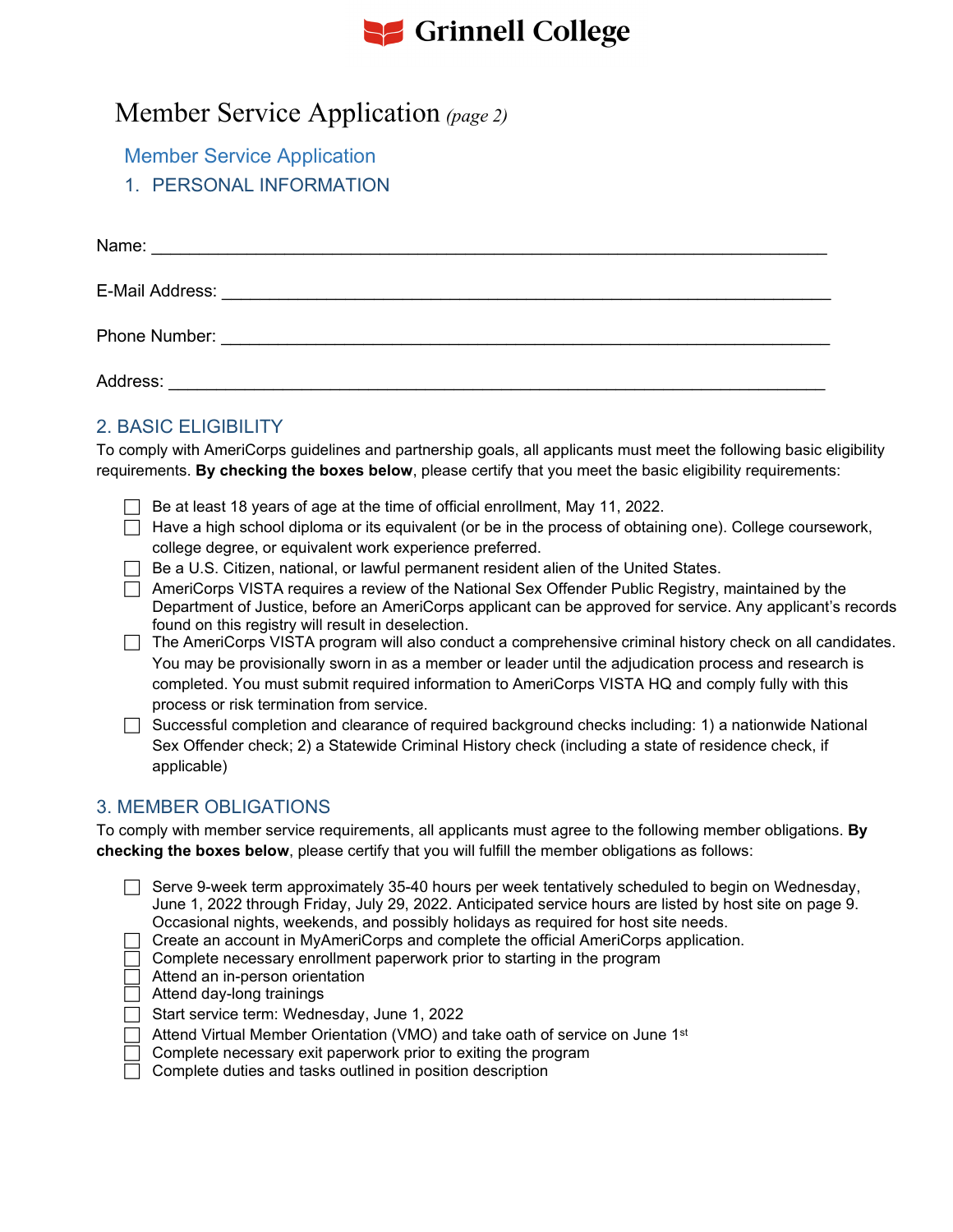

### Member Service Application *(page 3)*

### 4. PROGRAM SELECTION

Which service program(s) are you applying for? If applying for more than one, please rank your choices in order of preference from 1 to 3 (program and position descriptions are listed beginning on page 8.) Alternatively, you may also choose to be placed at the discretion of the program (at the site where you are most needed).

| <b>Drake</b><br>Community<br>Library/Grinnell<br>College<br>Museum of Art |                                              |
|---------------------------------------------------------------------------|----------------------------------------------|
| Grinnell<br>Community<br>Early Learning<br>Center                         |                                              |
| LINK/Grinnell<br>Newburg<br><b>School District</b>                        |                                              |
|                                                                           | I am willing to serve where I am most needed |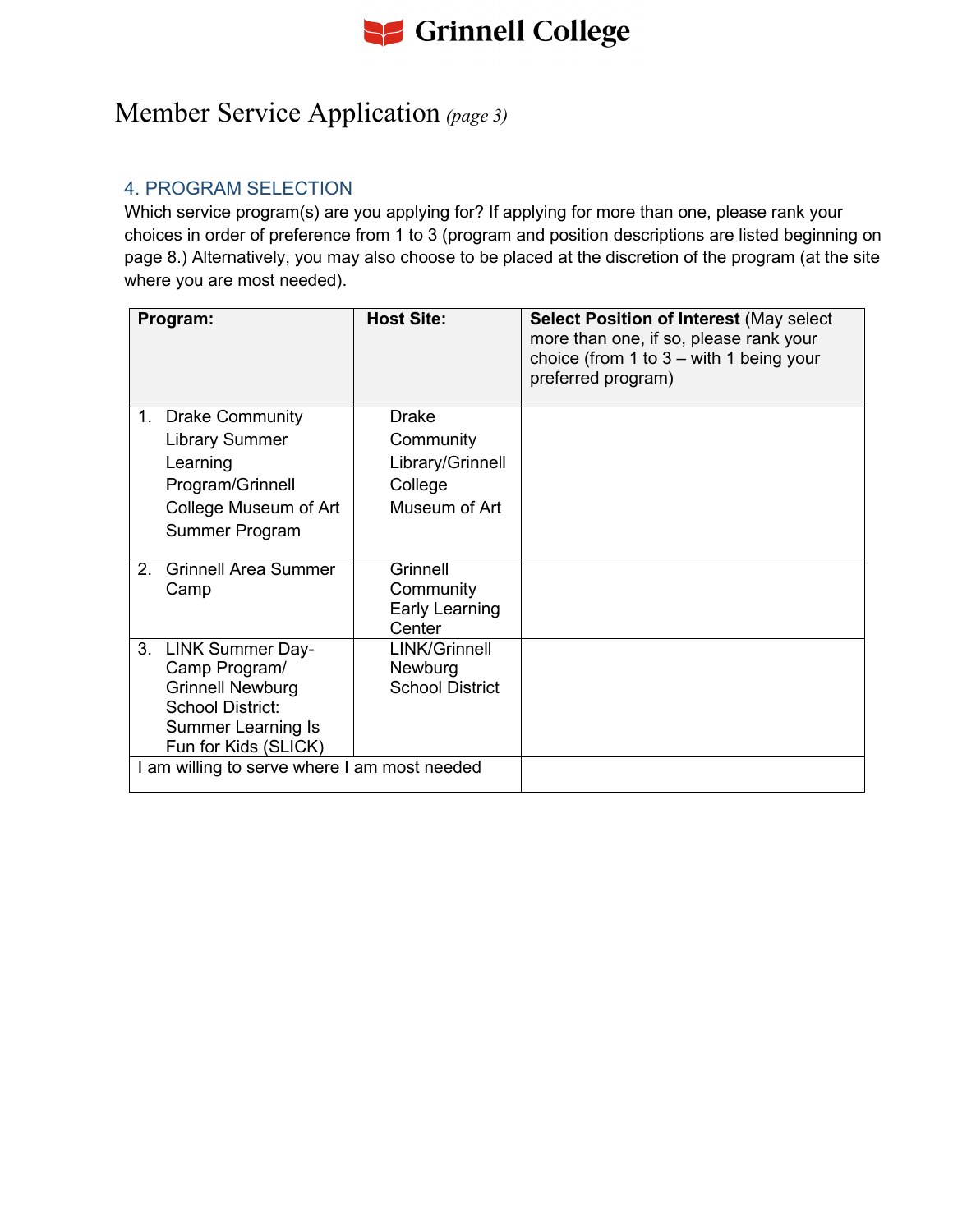

### Member Service Application *(page 4)*

#### SHORT ANSWER QUESTIONS

Please answer each of the questions in the space below. You do not need to answer these questions on this form, but if submitting your answers separately, please type your responses and do not exceed 100 words for each question.

#### 5. INTEREST AND EXPERIENCE

A. GENERAL INTEREST. Please explain why you want to serve as an AmeriCorps Service **Member** 

B. EXPERIENCE. What evidence is there in your background that indicates that you have the experience to perform the service requirements outlined? Make sure to consider your paid and non-paid experience when describing your relevant background.

C. EDUCATIONAL ISSUES. This service opportunity is focused on summer learning with kids in grade K-6. Please describe any particular interest or experience in working with youth and/or leading youth-based activities, if any.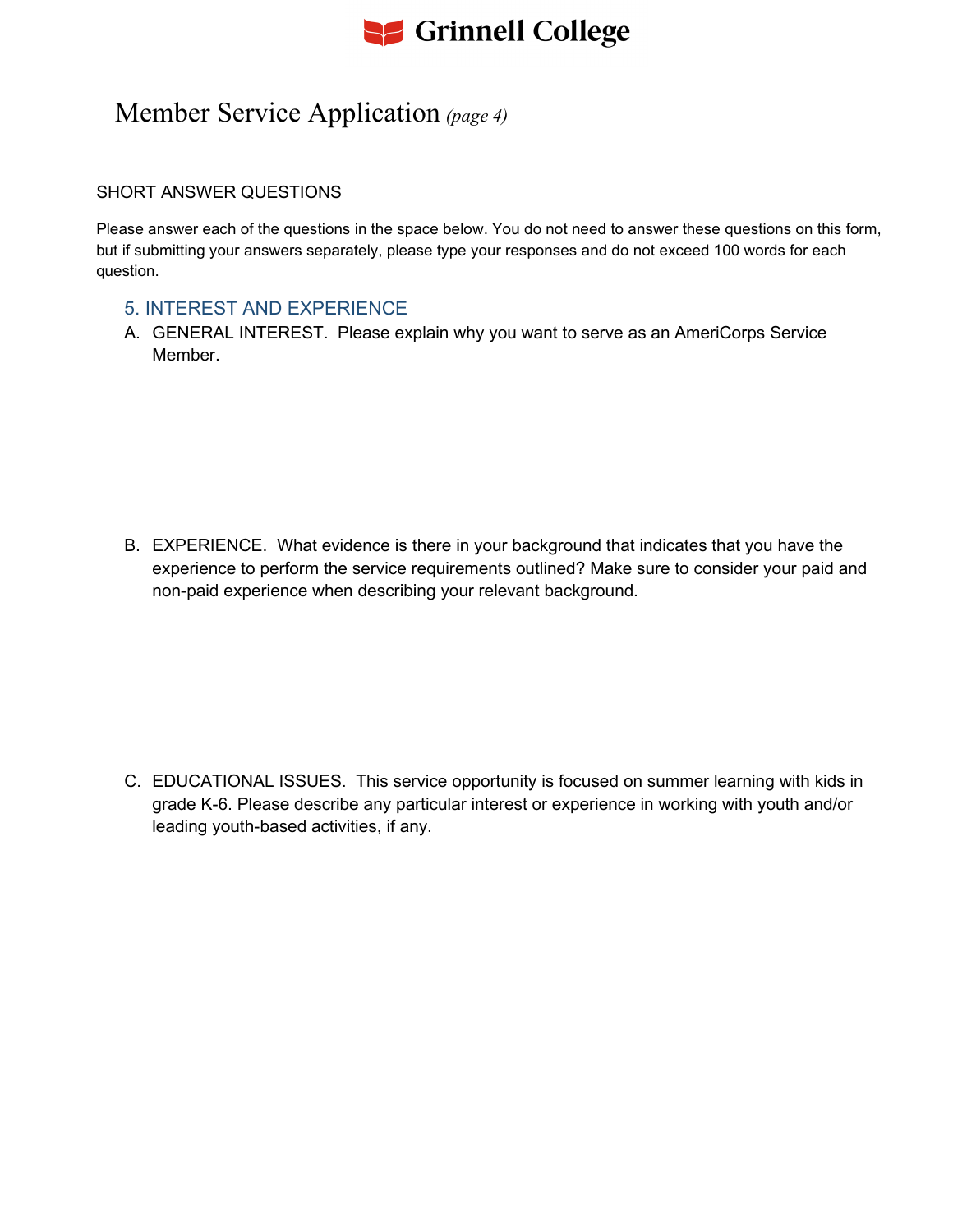# Se Grinnell College

### Member Service Application *(page 5)*

D. COMMITMENT. What evidence is there in your background that indicates your ability to fulfill the required service term (approximately 35-40 hours per week for 9 weeks) and serve throughout the entire duration of the service term in this capacity?

E. COLLABORATION. Describe one example of a time you have successfully collaborated with others to complete a project.

F. PLANNING ACTIVITIES. Describe any experience you have with developing enrichment activities or developing a lesson plan.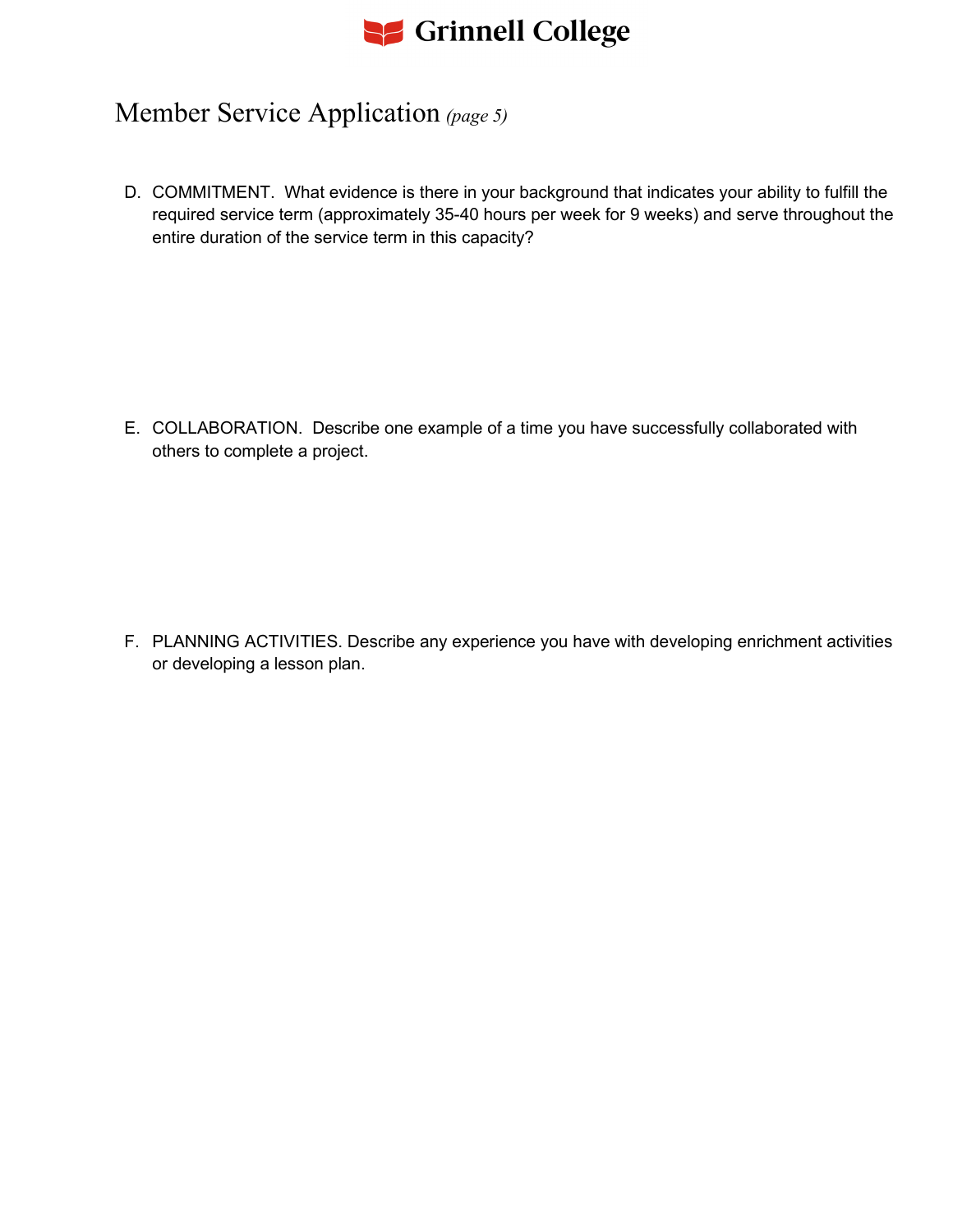# Se Grinnell College

### Member Service Application *(page 6)*

### 6.PROGRAM SELECTION

A. REASON FOR FIRST CHOICE. If you ranked your choices in Q3, please explain why you selected your top-ranked program in question #4. If you selected "where most needed" in Q3, skip to Q7.

B. ALTERNATIVE(S). If you selected alternative choices, please explain why these would be viable alternatives for you. If you did not select an alternative, please explain why there is not a viable alternative for you among the programs listed.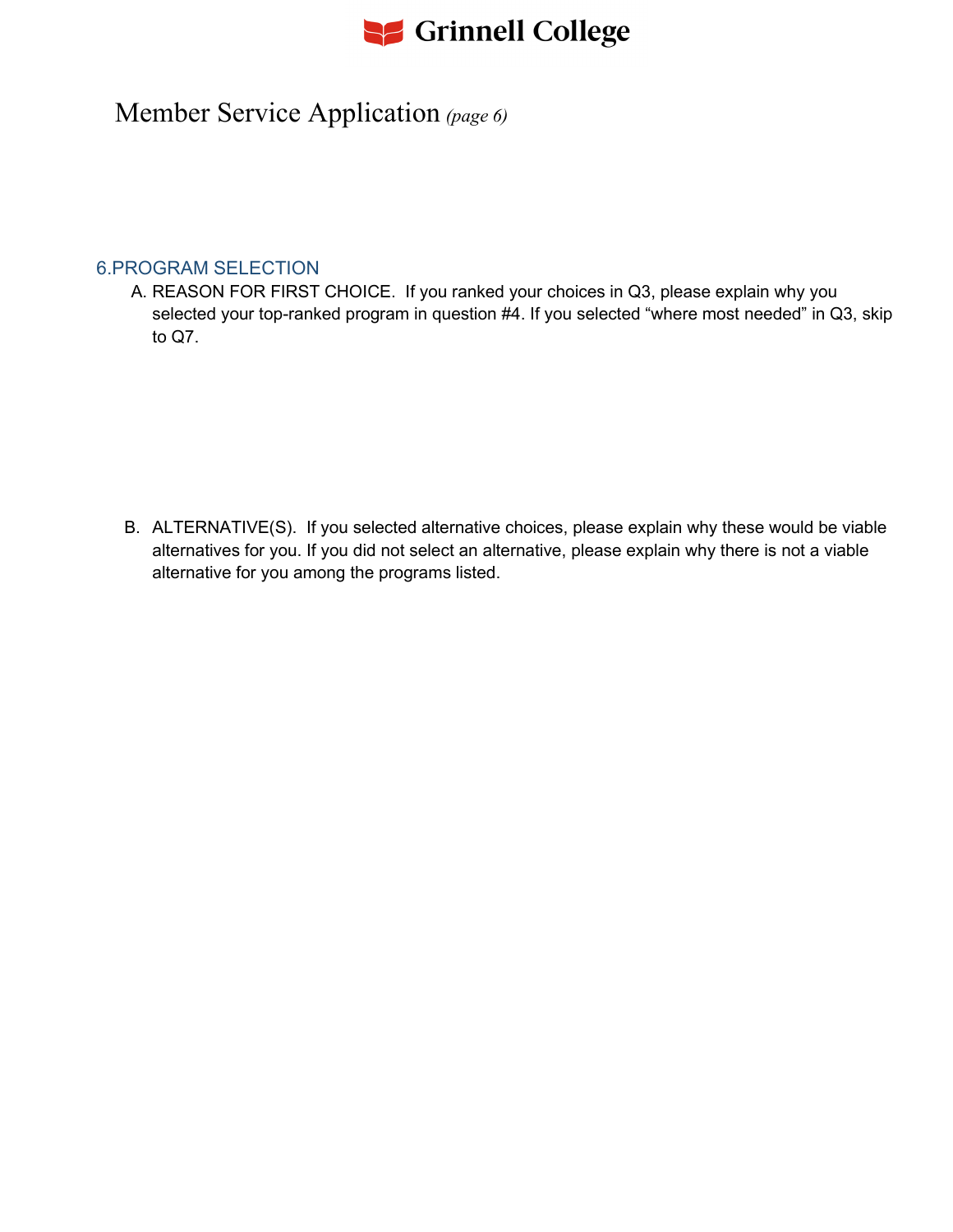# Se Grinnell College

### Member Service Application (page 7)

### **7. RESUME AND REFERENCES**

- A. RESUME. Please include a current resume with your application (not to exceed one page).  $\Box$  Resume Attached
- B. REFERENCES. Please list 3 references (non-family members) that we may contact who can attest to your work ethic and performance.

#### Reference #1

• Name: The Communication of the Communication of the Communication of the Communication of the Communication of the Communication of the Communication of the Communication of the Communication of the Communication of the • Company/Organization: Campany and Company and Company and Company and Company and Company and Company and Company and Company and Company and Company and Company and Company and Company and Company and Company and Compan  $\bullet$  E-Mail: Reference #2 • Phone:  $\overline{\phantom{a}}$  $\bullet$  E-Mail: Reference #3 • Name: experience and the set of the set of the set of the set of the set of the set of the set of the set of the set of the set of the set of the set of the set of the set of the set of the set of the set of the set of t • Relationship to You: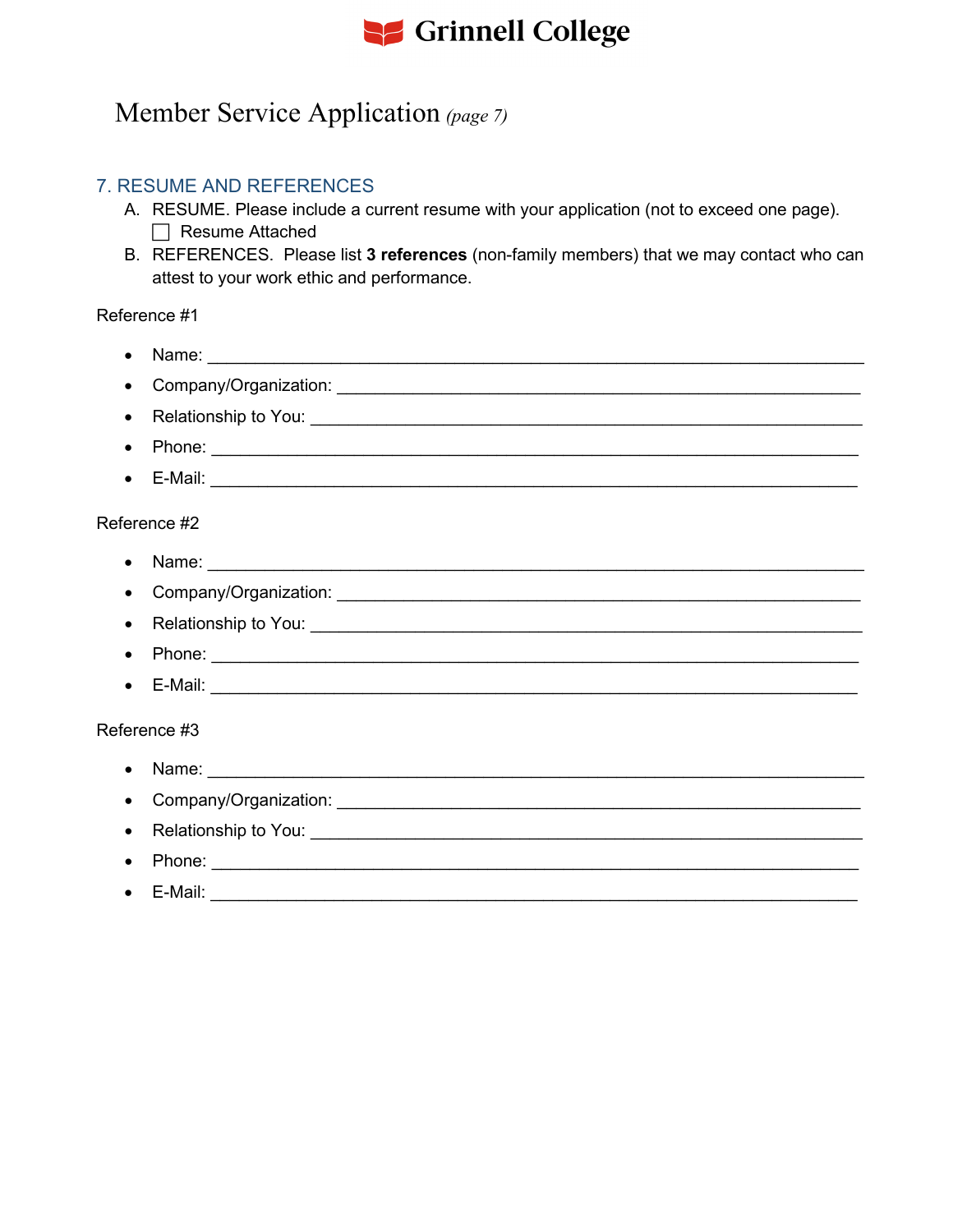

### Member Service Application *(page 8)*

### 8. ADDITIONAL INFORMATION

Please share anything else you would like us to know, explaining why you should be selected for the specific service program for which you are applying.

With my signature or typed name, I certify that I meet the basic eligibility requirements and that the facts put forth in this application are true to the best of my knowledge. I also acknowledge my understanding that federal and state background checks are required to serve as an AmeriCorps member in the Grinnell AmeriCorps Partnership. I further authorize Grinnell College and the Grinnell AmeriCorps Partnership to share my application with community representatives for the purpose of assessing my qualifications for placement with the program and host site.

Applicant's Signature Later and the state of the state of the state of the state of the state of the state of the state of the state of the state of the state of the state of the state of the state of the state of the stat

Date \_\_\_\_\_\_\_\_\_\_\_\_\_\_\_\_\_\_\_\_\_\_

APPLICATION CHECK LIST. Please ensure you have included the following elements in your application:

□ Completed Application Form

□ One-Page Resume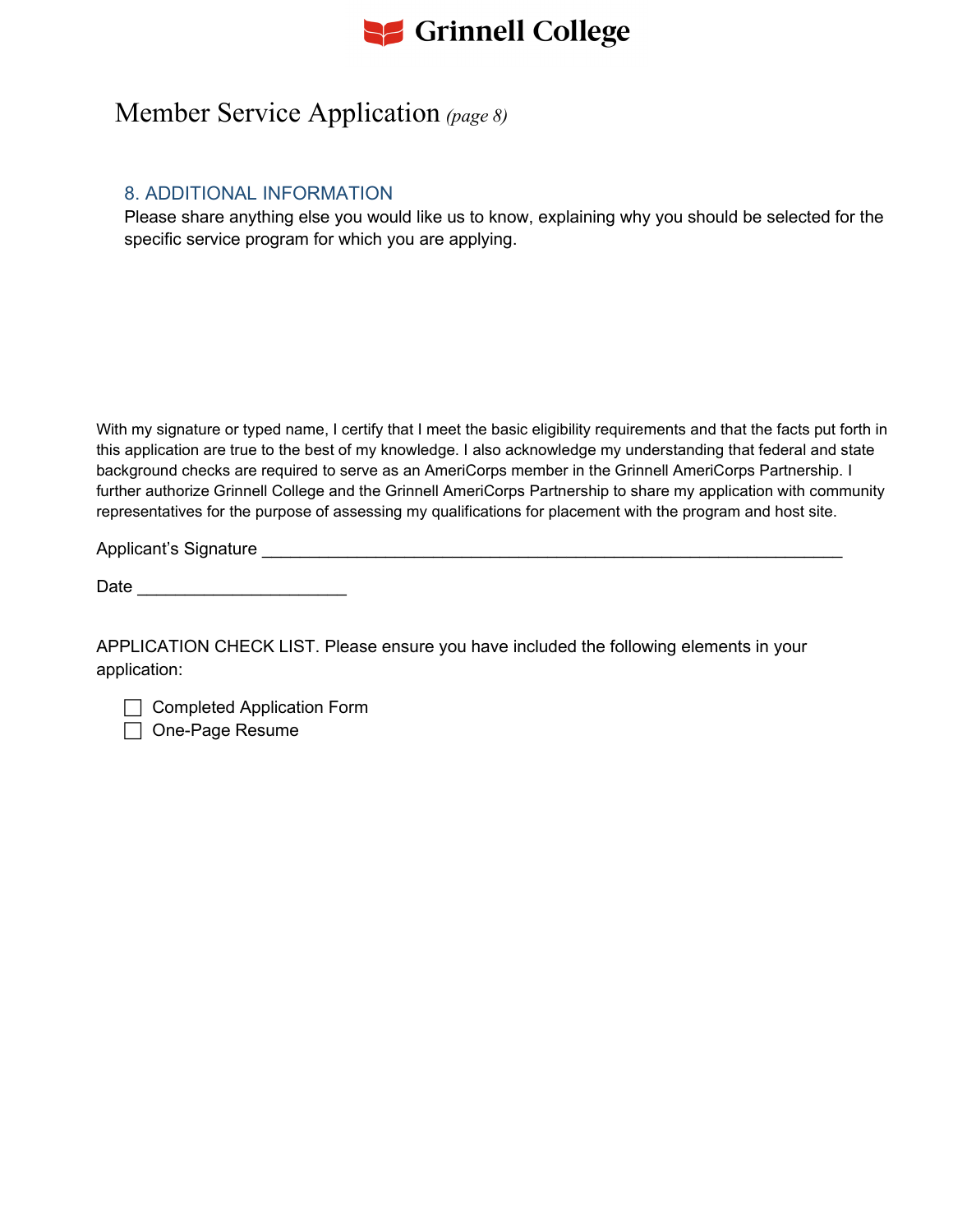

# Member Service Application *(page 9)*

### Grinnell 2022 AmeriCorps Summer Programs Snapshot

AmeriCorps summer positions and sites are outlined below. See pages 10 -19 to view the full position descriptions. \*Please note all positions include a minimum living allowance of **\$2,589** and a choice between an education award of **\$1,311.11** or a post service stipend of **\$345.80**. **[Summer AmeriCorps VISTA Member Benefits](https://sites.google.com/compact.org/americorpsvistaportal/home/summer-vista/sv-member-management/sv-member-benefits?authuser=0)**

|                   | <b>Drake Community</b>                                                                                                                                                                                                                                                                                                                                                                                                                                                                                                                                                                                                                                              | <b>Grinnell Area Summer</b>                                                                                                                                                                                                                               | LINK/GNSD: SLICK                                                                                                                                                                                                                                                                                                                                                                                                                                                                                                                                                                                                                                                                                                                                                                                                                                                               |
|-------------------|---------------------------------------------------------------------------------------------------------------------------------------------------------------------------------------------------------------------------------------------------------------------------------------------------------------------------------------------------------------------------------------------------------------------------------------------------------------------------------------------------------------------------------------------------------------------------------------------------------------------------------------------------------------------|-----------------------------------------------------------------------------------------------------------------------------------------------------------------------------------------------------------------------------------------------------------|--------------------------------------------------------------------------------------------------------------------------------------------------------------------------------------------------------------------------------------------------------------------------------------------------------------------------------------------------------------------------------------------------------------------------------------------------------------------------------------------------------------------------------------------------------------------------------------------------------------------------------------------------------------------------------------------------------------------------------------------------------------------------------------------------------------------------------------------------------------------------------|
|                   | Library/Grinnell College                                                                                                                                                                                                                                                                                                                                                                                                                                                                                                                                                                                                                                            | Camp                                                                                                                                                                                                                                                      | (Summer Learning is Cool for                                                                                                                                                                                                                                                                                                                                                                                                                                                                                                                                                                                                                                                                                                                                                                                                                                                   |
|                   | <b>Museum of Art</b>                                                                                                                                                                                                                                                                                                                                                                                                                                                                                                                                                                                                                                                |                                                                                                                                                                                                                                                           | Kids)                                                                                                                                                                                                                                                                                                                                                                                                                                                                                                                                                                                                                                                                                                                                                                                                                                                                          |
| Location          | Drake Community Library:<br>930 Park Street, Grinnell, IA 50112<br>Grinnell College Museum of Art:                                                                                                                                                                                                                                                                                                                                                                                                                                                                                                                                                                  | <b>Grinnell Community Early</b><br>Learning Center<br>1436 Penrose Street, Grinnell, IA                                                                                                                                                                   | Davis Elementary School:<br>818 Hamilton Ave, Grinnell, IA 50112                                                                                                                                                                                                                                                                                                                                                                                                                                                                                                                                                                                                                                                                                                                                                                                                               |
|                   | 1108 Park Street, Grinnell, IA 50112                                                                                                                                                                                                                                                                                                                                                                                                                                                                                                                                                                                                                                | 50112                                                                                                                                                                                                                                                     |                                                                                                                                                                                                                                                                                                                                                                                                                                                                                                                                                                                                                                                                                                                                                                                                                                                                                |
| Service           | Hybrid (Virtual and In-Person)                                                                                                                                                                                                                                                                                                                                                                                                                                                                                                                                                                                                                                      | In-Person                                                                                                                                                                                                                                                 | In-Person                                                                                                                                                                                                                                                                                                                                                                                                                                                                                                                                                                                                                                                                                                                                                                                                                                                                      |
| Type<br>Schedule  | M-F 8:30 a.m. to 4 p.m.                                                                                                                                                                                                                                                                                                                                                                                                                                                                                                                                                                                                                                             | M-F 8 a.m. to 4 p.m.                                                                                                                                                                                                                                      | M-F 7:30 a.m. to 3:30 p.m.                                                                                                                                                                                                                                                                                                                                                                                                                                                                                                                                                                                                                                                                                                                                                                                                                                                     |
|                   | Thursdays 8:30 to 6:15 p.m.                                                                                                                                                                                                                                                                                                                                                                                                                                                                                                                                                                                                                                         | (30 min. lunch break)                                                                                                                                                                                                                                     | (30 min. lunch break)                                                                                                                                                                                                                                                                                                                                                                                                                                                                                                                                                                                                                                                                                                                                                                                                                                                          |
|                   | (30 min. lunch break)                                                                                                                                                                                                                                                                                                                                                                                                                                                                                                                                                                                                                                               |                                                                                                                                                                                                                                                           |                                                                                                                                                                                                                                                                                                                                                                                                                                                                                                                                                                                                                                                                                                                                                                                                                                                                                |
| Supervisor        | Karen Neal and Tilly Woodward                                                                                                                                                                                                                                                                                                                                                                                                                                                                                                                                                                                                                                       | Val Steinbach & Kathleen<br>Whisenand                                                                                                                                                                                                                     | Ashley Risting, Brian Conway, & Lisa York                                                                                                                                                                                                                                                                                                                                                                                                                                                                                                                                                                                                                                                                                                                                                                                                                                      |
| Position          | Free summer learning program targeted                                                                                                                                                                                                                                                                                                                                                                                                                                                                                                                                                                                                                               | Our goal is to deliver a quality                                                                                                                                                                                                                          | Free summer enrichment program for                                                                                                                                                                                                                                                                                                                                                                                                                                                                                                                                                                                                                                                                                                                                                                                                                                             |
| Overview          | to the youth of our community.<br>Our mission prioritizes engaging children<br>with books and reading. This includes<br>outreach within the community offering<br>free literacy activities to sites throughout<br>Grinnell for children and their families.<br>Free summer programs to children<br>throughout the community focusing on<br>looking at, thinking, talking, and writing<br>about, and making art with an emphasis<br>on student centered learning and<br>creative development and expression.                                                                                                                                                         | summer program that features<br>engaging and enriching activities.<br>We strive to create a fun<br>atmosphere that is filled with<br>opportunities for social, cultural,<br>and intellectual exploration that<br>are not "academic" or "school-<br>like." | Grinnell-Newburg students who have<br>completed kindergarten through fourth<br>grade.<br>LINK is an overarching organization that<br>seeks to find solutions to children's needs<br>around social determinants of health.<br>Help reduce summer learning loss by<br>infusing literacy into the LINK programs.<br>Children who participate in LINK's<br>summer program participate in daily<br>literacy activities, as well as physical<br>activities, art, music, gardening,<br>environmental studies, and other<br>enrichments.                                                                                                                                                                                                                                                                                                                                               |
| <b>Activities</b> | -Setting up, cleaning up, (co)leading and<br>managing small and large group<br>activities.<br>-Activities may include jumping rope or<br>hopscotch, working on literacy skills,<br>playing games, and reading lots of<br>books!<br>-Also will include planning and<br>facilitating activities such as 4th of July<br>Parade and other library events.<br>-Art in the Park rotates through area<br>parks, putting arts & literacy activities in<br>neighborhoods throughout town.<br>-Arts activities for special events<br>including Summer-fest, Drake Library<br>Summer Reading Kick-off, and<br>Poweshiek County Fair.<br>-Weekly classes for community partners | -Swimming<br>-Field trips<br>-Art<br>-Library Activities/Programs<br>-Fitness classes<br>-Games<br>-Meals<br>-Free choice activities                                                                                                                      | -Facilitating one-on-one, small group, and<br>large group literacy activities<br>-Creating or co-creating activities in<br>multiple content areas, but with the<br>intent of building disciplinary literacy skills<br>-Guidance of students in successful social<br>interactions in other activities in the SLICK<br>day. These include, but not limited to:<br>Meals<br>Snacks<br>Outside activities<br>Guest organizations<br>$\bullet$<br>Field trips<br>-Theme-based activities offer<br>opportunities for the children to:<br>-Participate in creative and engaging<br>projects<br>-Participate in social activities<br>-Relax in a well-supervised environment<br>-Meet new people, children, and staff<br>-Improve literacy<br>-Explore the world around them.<br>-Other activities include swimming,<br>gardening, crafts, picnics, games, movies,<br>and field trips. |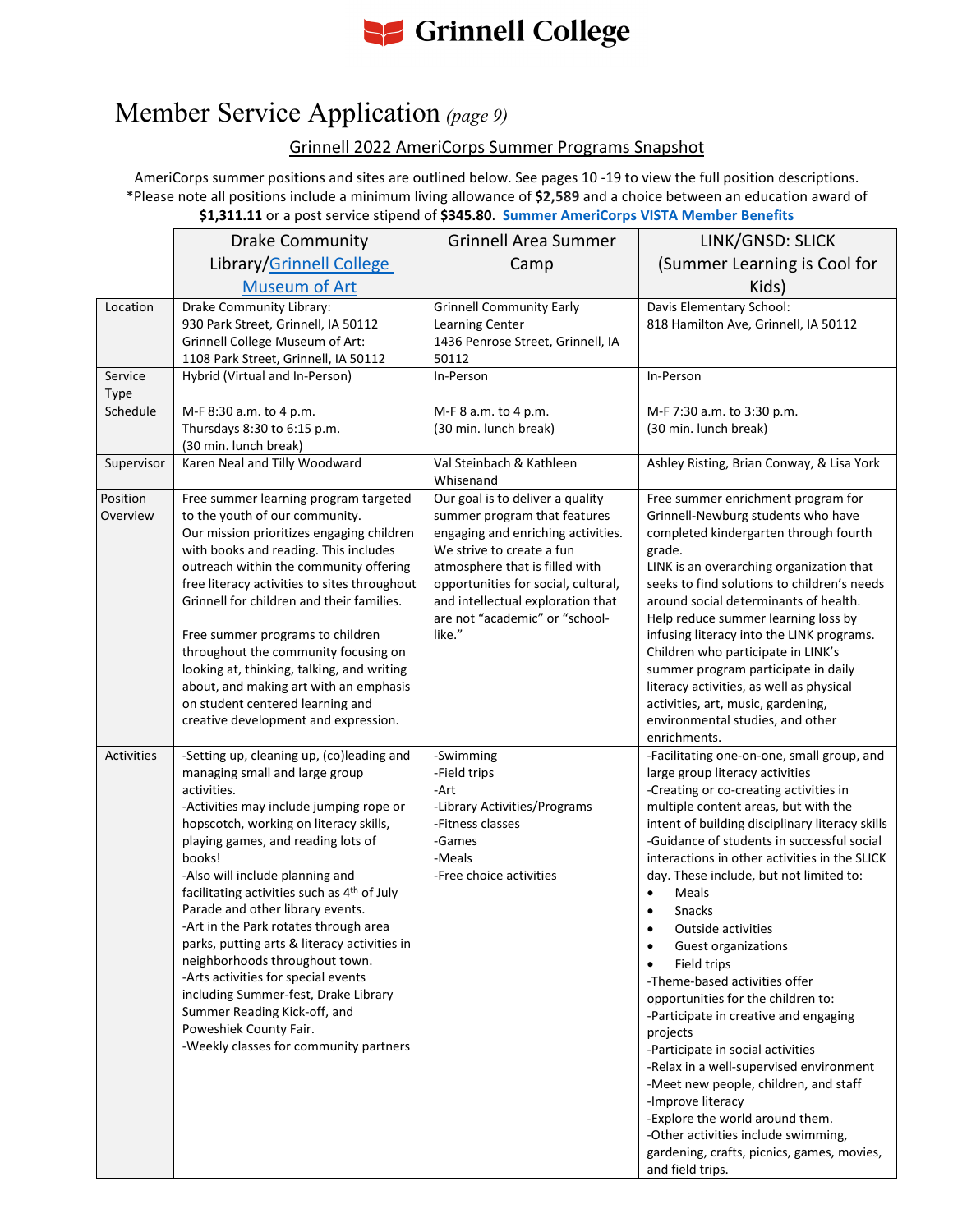# **S** Grinnell College

### Member Service Application *(page 10)*

### Drake Community Library

### **A. SERVICE SITE**

| <b>Position Title</b>     | <b>Grinnell Summer Learning AmeriCorps VISTA Member</b> |
|---------------------------|---------------------------------------------------------|
| Service Site              | Drake Community Library/Grinnell College Museum of Art  |
| Service Site Address      | 930 Park Street, Grinnell, IA 50112                     |
| <b>Supervisor Name</b>    | Karen Neal                                              |
| <b>Supervisor Contact</b> | 641-236-2661 or kneal@grinnelliowa.gov                  |

- **B. BACKGROUND CHECKS:** This position will have recurring access to vulnerable populations and requires the following background checks.
	- a) National Sex Offender Registry check using the National Sex Office Public Website (NSOPW)
	- b) Iowa Department of Criminal Investigation (DCI) Criminal Background Check
	- c) State of residence check (if other than Iowa)

### **C. POSITION PURPOSE**

The Summer Learning AmeriCorps VISTA Members will serve directly with students in Grinnell-Area local summer youth programs as part of the Grinnell Education Partnership network. Members will help participating organizations create and deliver additional literacy enrichment opportunities in accordance with local education priorities. Members will implement literacy-based enrichment activities under the direction of host-site supervisors.

#### **D. TYPICAL SERVICE CONDITIONS**

Indoor and outdoor at community-based non-profit and other community outreach locations such as parks, libraries, etc.

#### **E. AMERICORPS TASKS & ACTIVITIES**

The Summer Learning AmeriCorps VISTA Members will:

#### 1. **Receive Training**

Receive orientation and site-specific training from AmeriCorps Program Staff, Community Leaders, and Host Site Supervisor(s) to prepare for responsibilities:

- a) About Campus Compact
- b) About the Grinnell Education Partnership
- c) Summer Learning AmeriCorps Basics
	- c.1) About the local Summer Learning Programs
	- c.2) Day-to-Day Responsibilities
- d) Serving With Children Safely and Effectively
	- d.1) Protection of Minors
	- d.2) Code of Conduct
	- d.3) Behavior Management Strategies
	- d.4) Instructional Strategies (education activities, enrichment activities, lesson plan development, art strategies, literacy activity planning, working with struggling readers, outdoor literacy activities)
	- d.5) First Aid and/or CPR
	- d.6) Emergency Preparedness
	- d.7) Site-Specific Policies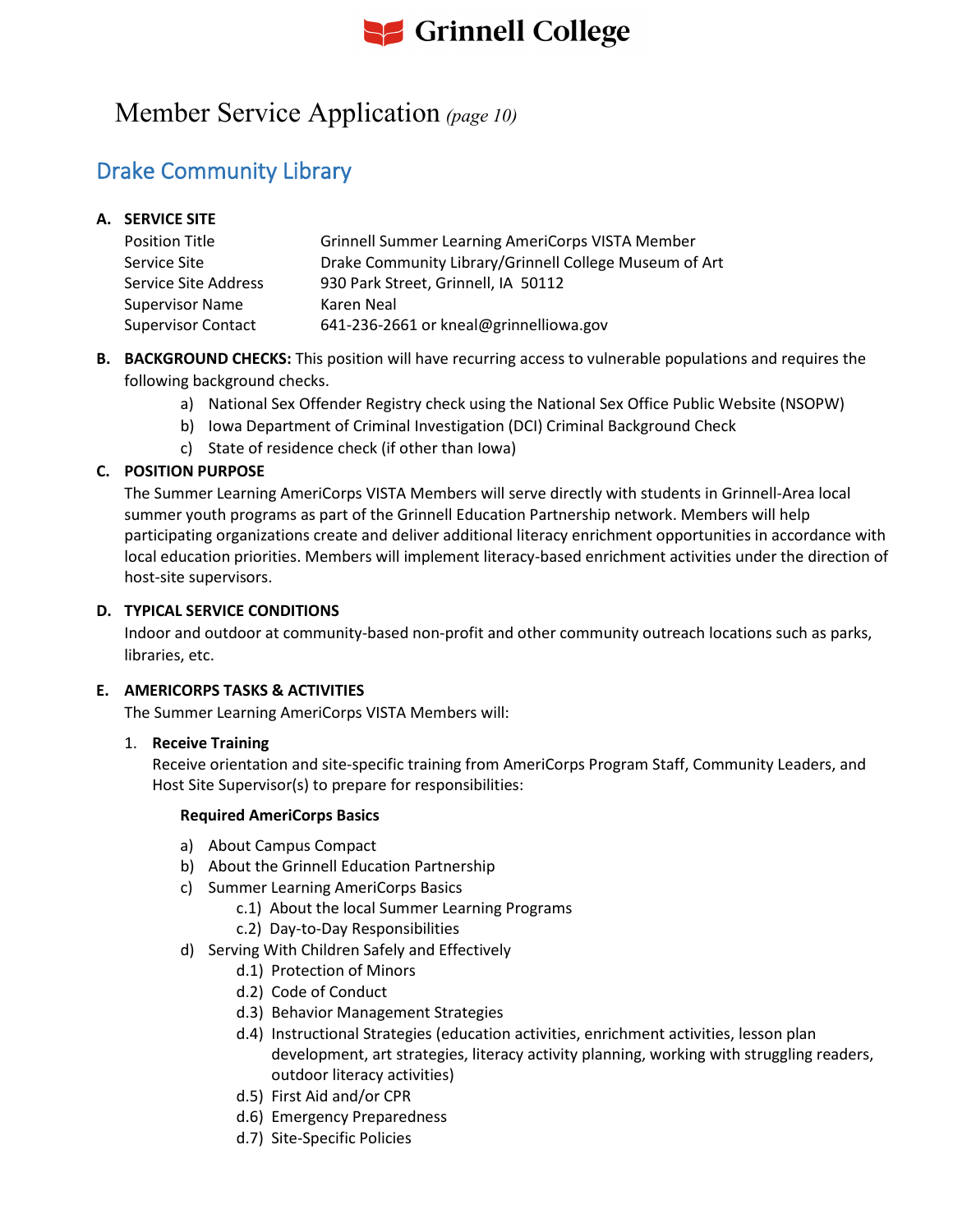

# Member Service Application *(page 11)*

#### 2. **Serve Directly with Children in Summer Enrichment Programs**

Under the direction of Host Site Supervisor and Host Site Staff, this will include:

- a) Supplemental supervision of children
- b) Setting up, (co)leading, and managing small and large group literacy-based education and/or enrichment activities.
- c) Providing one-on-one time helping youngsters improve reading skills.
- d) Facilitating single and group literacy-based activities.
- e) Conducting literacy-based play activities with children, such as running, kneeling, squatting, sitting on the ground, bending, and jumping.
- f) Monitoring and ensuring the safety and overall well-being of program participants.

Grinnell Summer Learning AmeriCorps VISTA Members will not recruit or manage volunteers.

#### **F. SERVICE SCHEDULE**

Ability to serve approximately 35 hours/week (approximately 6-7 hours/day, M-F with occasional afternoons, nights, weekends, and holidays as required for host site needs). Weekly schedule will be 8:30 am-4 pm including a 30-minute lunch each day; Thursdays 8:30 am - 6:15 pm

A maximum of 20% of your service hours may be training, education or other similar approved activities, and a maximum of 10% of your service hours may be for allowable fundraising activities.

#### **G. EVALUATIONS**

The member will receive an evaluation of their service at the end of their term of service from their host site supervisor. The evaluation also includes a self-evaluation and program evaluation.

#### **H. BENEFITS**

- 1. **EDUCATION AWARD**. Upon successful completion of the full term of service, the Member will receive an education award of \$1,311.11 or a post service stipend of \$345.80 from the National Service Trust.
- 2. **FORBEARANCE**. If the Member has received forbearance on a qualified student loan during the term of service, and the Member successfully completes the term of service, the National Service Trust will repay a portion of the interest that accrued on the loan during the term of service according to hours served.
- 3. **PUBLIC SERVICE LOAN FORGIVENESS (PSLF) AND INCOME-BASED REPAYMENT (IBR)**. As an alternative to putting qualified student loans into forbearance, Members serving a fulltime AmeriCorps position may be eligible to count the regular student loan payments made during their service toward the PSLF program. Members may elect to participate in the IBR plan in order to make their loan payments more affordable during service. Under IBR, loan payments may be as low as \$0 per month. Additionally, loan payments made using the Segal Education Award may count toward PSLF, even if the loan(s) are put into deferment or forbearance during service. The PSLF program allows an exception for AmeriCorps alums to make a lump sum payment using the AmeriCorps Segal Education Award and receive credit for up to 12 qualifying payments for PSLF. The number of payments for which a Member will receive credit is determined by dividing the amount of the lump sum payment by the scheduled full monthly payment amount, (but Members may not receive credit for more than 12 monthly payments toward the PSLF payment requirement). See http://www.nationalservice.gov/pdf/08\_1210\_ccraa\_faqs.pdf for additional reference.
- 4. **PROFESSIONAL DEVELOPMENT.** IA/MN CC will provide in-person and online professional development opportunities to the Member. The Member may also request reimbursement for up to \$75 for allowable professional development opportunities approved by their host site supervisor.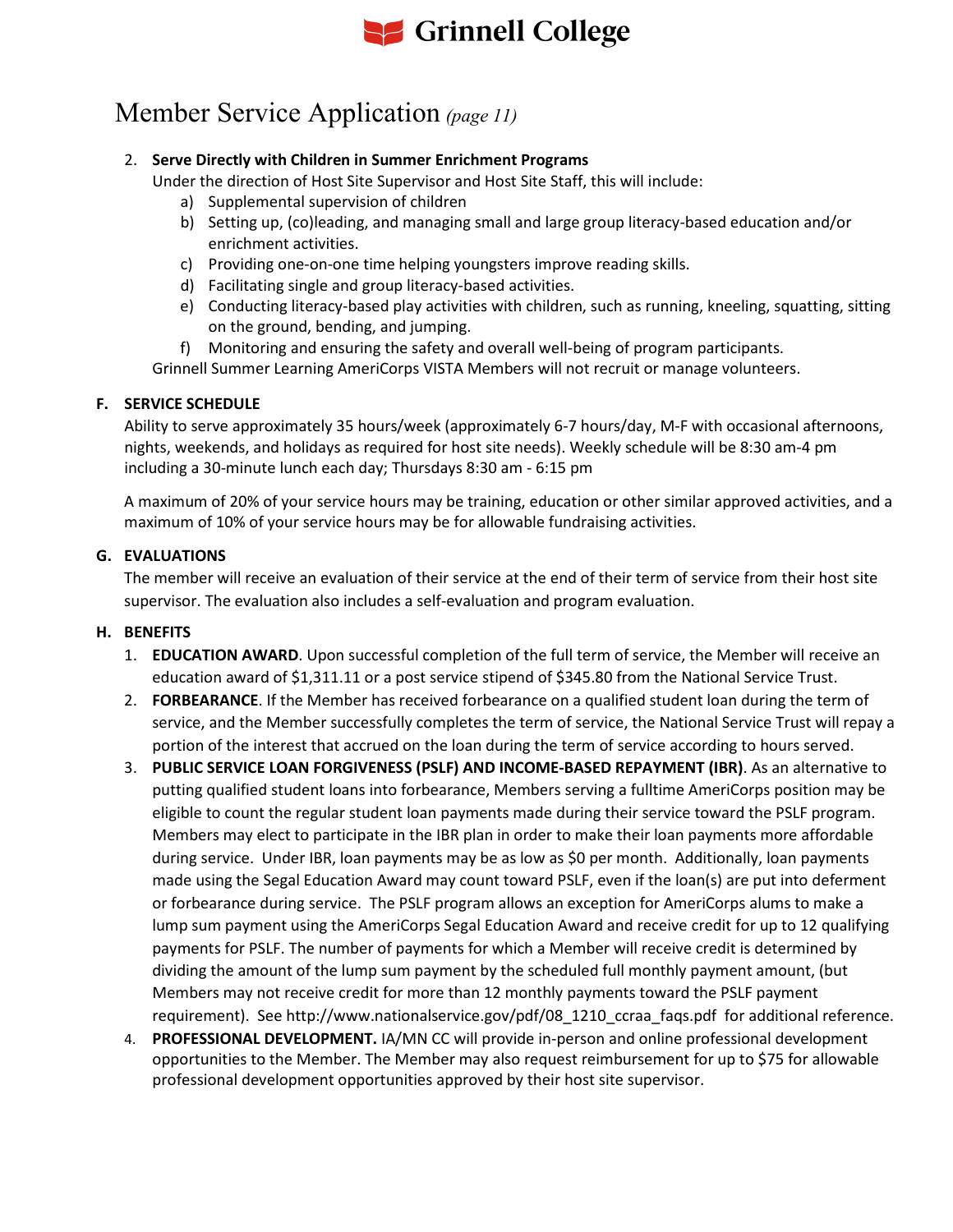

### Member Service Application *(page 12)*

### Grinnell Area Summer Camp

#### **A. SERVICE SITE**

| <b>Position Title</b>     | <b>Grinnell Summer Learning AmeriCorps VISTA Members</b> |
|---------------------------|----------------------------------------------------------|
| Service Site              | <b>Grinnell Community Early Learning Center</b>          |
|                           | (Formerly Grinnell Community Daycare and Preschool)      |
| Service Site Address      | 1436 Penrose St., Grinnell, IA 50112                     |
| <b>Supervisor Name</b>    | Val Steinbach                                            |
| <b>Supervisor Contact</b> | 641-236-7214                                             |

- **B. BACKGROUND CHECKS:** This position will have recurring access to vulnerable populations and requires the following background checks.
	- a) National Sex Offender Registry check using the National Sex Office Public Website (NSOPW)
	- b) Iowa Department of Criminal Investigation (DCI) Criminal Background Check
	- c) State of residence check (if other than Iowa)

#### **C. POSITION PURPOSE**

The Summer Learning AmeriCorps VISTA Members will serve directly with students in Grinnell Area Summer Camp as part of the Grinnell Education Partnership network. Members will help participating organizations create and deliver additional literacy enrichment opportunities in accordance with local education priorities. Members will implement literacy-based enrichment activities under the direction of host-site supervisors.

#### **D. TYPICAL SERVICE CONDITIONS**

Indoor and outdoor at Grinnell Community Early Learning Center along with field trip locations such as parks, libraries, etc.

#### **E. AMERICORPS TASKS & ACTIVITIES**

The Summer Learning AmeriCorps VISTA Members will:

#### 1. **Receive Training**

Receive orientation and site-specific training from AmeriCorps Program Staff, Community Leaders, and Host Site Supervisor(s) to prepare for responsibilities:

- a) About Campus Compact
- b) About the Grinnell Education Partnership
- c) Summer Learning Basics
	- c.1) About the local Summer Learning Programs
	- c.2) Day-to-Day Responsibilities
- d) Serving With Children Safely and Effectively
	- d.1) Protection of Minors
	- d.2) Code of Conduct
	- d.3) Behavior Management Strategies
	- d.4) Instructional Strategies (education activities, enrichment activities, lesson plan development, art strategies, literacy activity planning, working with struggling readers, outdoor literacy activities).
	- d.5) First Aid and/or CPR
	- d.6) Emergency Preparedness
	- d.7) Site-Specific Policies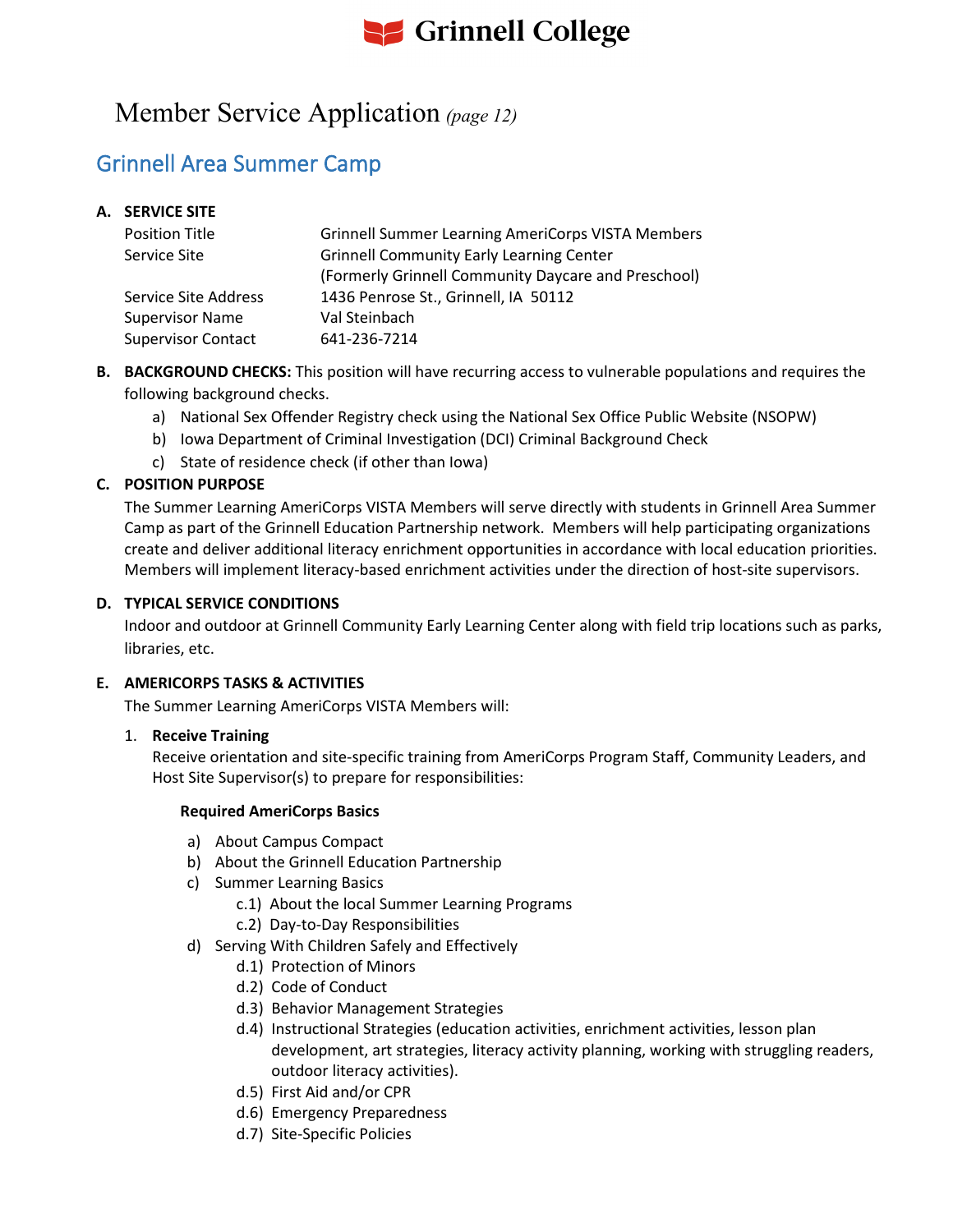

# Member Service Application *(page 13)*

#### 2. **Serve Directly with Children in Summer Enrichment Programs**

Under the direction of Host Site Supervisor and Host Site Staff, this will include:

- a) Supplemental supervision of children
- b) Setting up, (co)leading, and managing small and large group literacy-based education and/or enrichment activities.
- c) Providing one-on-one time helping youngsters improve reading skills.
- d) Facilitating single and group literacy-based activities.
- e) Conducting literacy-based play activities with children, such as running, kneeling, squatting, sitting on the ground, bending, and jumping.
- f) Monitoring and ensuring the safety and overall well-being of program participants.

Grinnell Summer Learning AmeriCorps VISTA Members will not recruit or manage volunteers.

#### **F. SERVICE SCHEDULE**

Ability to serve approximately 37.5 hours/week (7.5 hours/day, M-F with occasional afternoons, nights, weekends, and holidays as required for host site needs). Typical schedule would be 8 am - 4 pm with a half hour lunch break.

A maximum of 20% of your service hours may be training, education or other similar approved activities, and a maximum of 10% of your service hours may be for allowable fundraising activities.

#### **G. EVALUATIONS**

The member will receive an evaluation of their service at the end of their term of service from their host site supervisor. The evaluation also includes a self-evaluation and program evaluation.

#### **H. BENEFITS**

- 1. **EDUCATION AWARD**. Upon successful completion of the full term of service, the Member will receive an education award of \$1,311.11 or a post service stipend of \$345.80 from the National Service Trust.
- 2. **FORBEARANCE.** If the Member has received forbearance on a qualified student loan during the term of service, and the Member successfully completes the term of service, the National Service Trust will repay a portion of the interest that accrued on the loan during the term of service according to hours served.
- 3. **PUBLIC SERVICE LOAN FORGIVENESS (PSLF) AND INCOME-BASED REPAYMENT (IBR)**. As an alternative to putting qualified student loans into forbearance, Members serving a fulltime AmeriCorps position may be eligible to count the regular student loan payments made during their service toward the PSLF program. Members may elect to participate in the IBR plan in order to make their loan payments more affordable during service. Under IBR, loan payments may be as low as \$0 per month. Additionally, loan payments made using the Segal Education Award may count toward PSLF, even if the loan(s) are put into deferment or forbearance during service. The PSLF program allows an exception for AmeriCorps alums to make a lump sum payment using the AmeriCorps Segal Education Award and receive credit for up to 12 qualifying payments for PSLF. The number of payments for which a Member will receive credit is determined by dividing the amount of the lump sum payment by the scheduled full monthly payment amount, (but Members may not receive credit for more than 12 monthly payments toward the PSLF payment requirement). See http://www.nationalservice.gov/pdf/08\_1210\_ccraa\_faqs.pdf for additional reference.
- 4. **PROFESSIONAL DEVELOPMENT.** IA/MN CC will provide in-person and online professional development opportunities to the member. The member may also request reimbursement for up to \$75 for allowable professional development opportunities approved by their host site supervisor.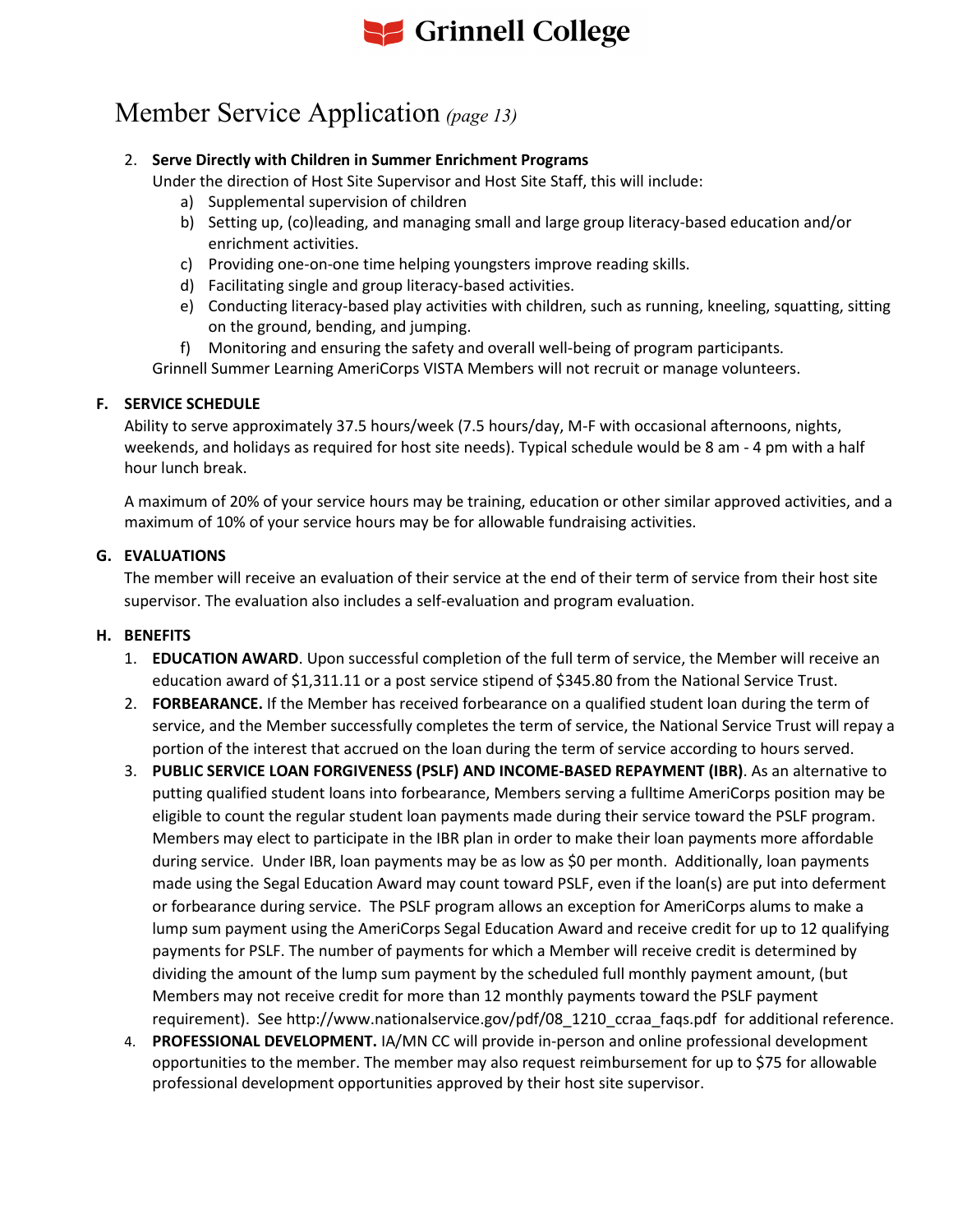# **S** Grinnell College

### Member Service Application *(page 14)*

### Grinnell College Museum of Art

#### **A. SERVICE SITE**

| <b>Position Title</b>     | <b>Grinnell Summer Learning AmeriCorps VISTA Members</b>   |
|---------------------------|------------------------------------------------------------|
| Service Site              | <b>Grinnell College Museum of Art</b>                      |
|                           | (Formerly Faulconer Gallery at Grinnell College)           |
| Service Site Address      | 1108 Park Street., Grinnell, IA 50112                      |
| <b>Supervisor Name</b>    | Tilly Woodward, curator of academic and community outreach |
| <b>Supervisor Contact</b> | 641-269-4663 or woodward@grinnell.edu                      |

- **B. BACKGROUND CHECKS:** This position will have recurring access to vulnerable populations and requires the following background checks.
	- a) National Sex Offender Registry check using the National Sex Office Public Website (NSOPW)
	- b) Iowa Department of Criminal Investigation (DCI) Criminal Background Check
	- c) State of residence check (if other than Iowa)

#### **C. POSITION PURPOSE**

The Summer Learning AmeriCorps VISTA Members will serve directly with students in Grinnell area local summer youth programs as part of the Grinnell Education Partnership network. Members will help participating organizations create and deliver additional literacy enrichment opportunities in accordance with local education priorities. Members will implement literacy-based enrichment activities under the direction of host-site supervisors.

#### **D. TYPICAL SERVICE CONDITIONS**

Indoor and outdoor at community-based non-profit and other community outreach locations such as area parks, schools, libraries, and county fair etc.

#### **E. AMERICORPS TASKS & ACTIVITIES**

The Summer Learning AmeriCorps VISTA Member will:

#### **1. Receive Training**

Receive orientation and site-specific training from AmeriCorps Program Staff, Community Leaders, and Host Site Supervisor(s) to prepare for responsibilities:

- a) About Campus Compact
- b) About the Grinnell Education Partnership
- c) Summer Learning Basics
	- c.1) About the local Summer Learning Programs
	- c.2) Day-to-Day Responsibilities
- d) Serving With Children Safely and Effectively
	- d.1) Protection of Minors
	- d.2) Code of Conduct
	- d.3) Behavior Management Strategies
	- d.4) Instructional Strategies (education activities, enrichment activities, lesson plan development, art strategies, literacy activity planning, working with struggling readers, outdoor literacy activities).
	- d.5) First Aid and/or CPR
	- d.6) Emergency Preparedness
	- d.7) Site-Specific Policies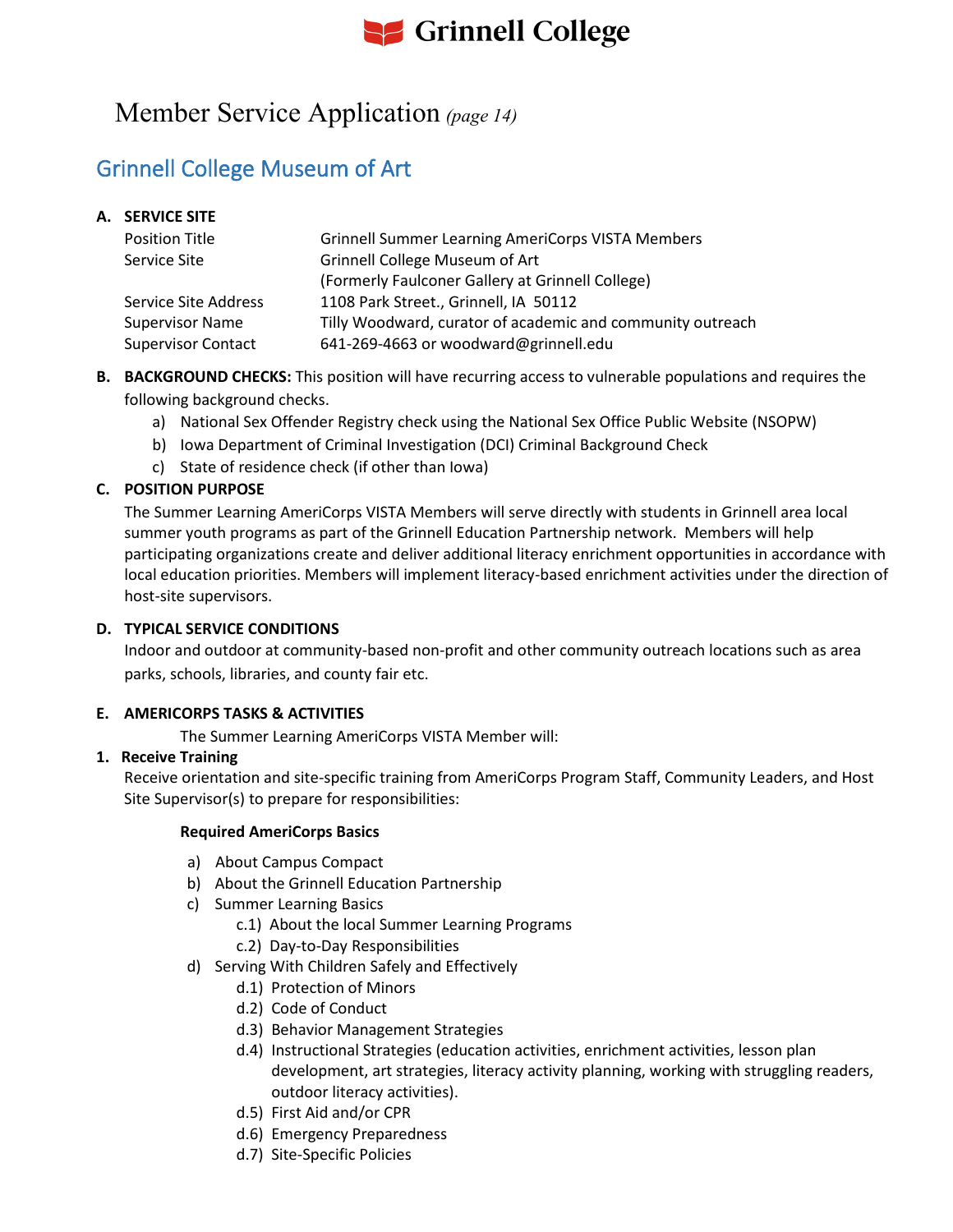# **S** Grinnell College

## Member Service Application *(page 15)*

#### 1. **Serve Directly with Children in Summer Enrichment Programs**

Under the direction of Host Site Supervisor and Host Site Staff, this will include:

- a) Supplemental supervision of children
- b) Setting up, (co)leading, and managing small and large group literacy-based education and/or enrichment activities;
- c) Providing one-on-one time helping youngsters improve reading skills;
- d) Facilitating single and group literacy-based activities;
- e) Conducting literacy-based play activities with children, such as running, kneeling, squatting, sitting on the ground, bending and jumping;
- f) Monitoring and ensuring the safety and overall well-being of program participants.
- 2. **Activities include:** Free summer programs to children throughout the community focusing on looking at, thinking, talking and writing about, and making art with an emphasis on student centered learning and creative development and expression.
	- a) Art in the Park rotates through area parks, putting arts & literacy activities in neighborhoods throughout town (six weeks, Mondays and Wednesdays).
	- b) Arts activities for special events including Summer Fest, Drake Library Summer Reading Kick-off, and Poweshiek County Fair.
	- c) Weekly classes for community partners including Grinnell Area Summer Camp, LINK Day Camp, and AmeriCorps programs.

Grinnell Summer Learning AmeriCorps VISTA Member will not recruit or manage volunteers.

#### **F. SERVICE SCHEDULE**

Ability to serve approximately 35 hours/week (approximately 6-7 hours/day, M-F with occasional afternoons, nights, weekends, and holidays as required for host site needs). Typical day will be 8:30 am – 4 pm with a 30 minute lunch.

A maximum of 20% of your service hours may be training, education or other similar approved activities, and a maximum of 10% of your service hours may be for allowable fundraising activities.

#### **G. EVALUATIONS**

The member will receive an evaluation of their service at the end of their term of service from their host site supervisor. The evaluation also includes a self-evaluation and program evaluation.

#### **H. BENEFITS**

- 1. **EDUCATION AWARD**. Upon successful completion of the full term of service, the Member will receive an education award of \$1,311.11 or a post service stipend of \$345.80 from the National Service Trust.
- 2. **FORBEARANCE**. If the Member has received forbearance on a qualified student loan during the term of service, and the Member successfully completes the term of service, the National Service Trust will repay a portion of the interest that accrued on the loan during the term of service according to hours served.
- 3. **PUBLIC SERVICE LOAN FORGIVENESS (PSLF) AND INCOME-BASED REPAYMENT (IBR)**. As an alternative to putting qualified student loans into forbearance, Members serving a fulltime AmeriCorps position may be eligible to count the regular student loan payments made during their service toward the PSLF program. Members may elect to participate in the IBR plan to make their loan payments more affordable during service. Under IBR, loan payments may be as low as \$0 per month. Additionally, loan payments made using the Segal Education Award may count toward PSLF, even if the loan(s) are put into deferment or forbearance during service. The PSLF program allows an exception for AmeriCorps alums to make a lump sum payment using the AmeriCorps Segal Education Award and receive credit for up to 12 qualifying payments for PSLF. The number of payments for which a Member will receive credit is determined by dividing the amount of the lump sum payment by the scheduled full monthly payment amount, (but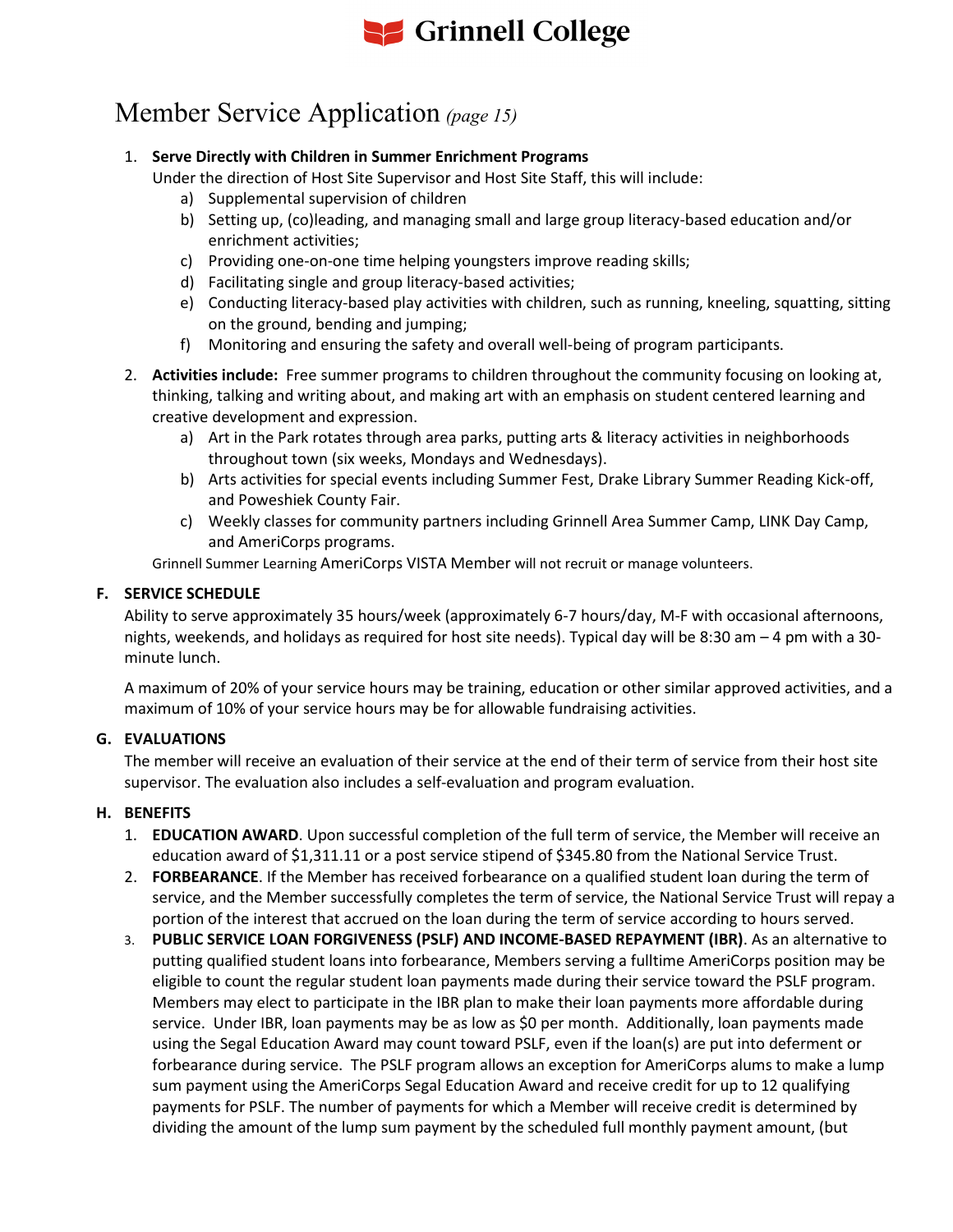

### Member Service Application *(page 16)*

Members may not receive credit for more than 12 monthly payments toward the PSLF payment requirement). See http://www.nationalservice.gov/pdf/08\_1210\_ccraa\_faqs.pdf for additional reference.

4. **PROFESSIONAL DEVELOPMENT. IA/MN CC** will provide in-person and online professional development opportunities to the Member. The Member may also request reimbursement for up to \$75 for allowable professional development opportunities approved by their host site supervisor.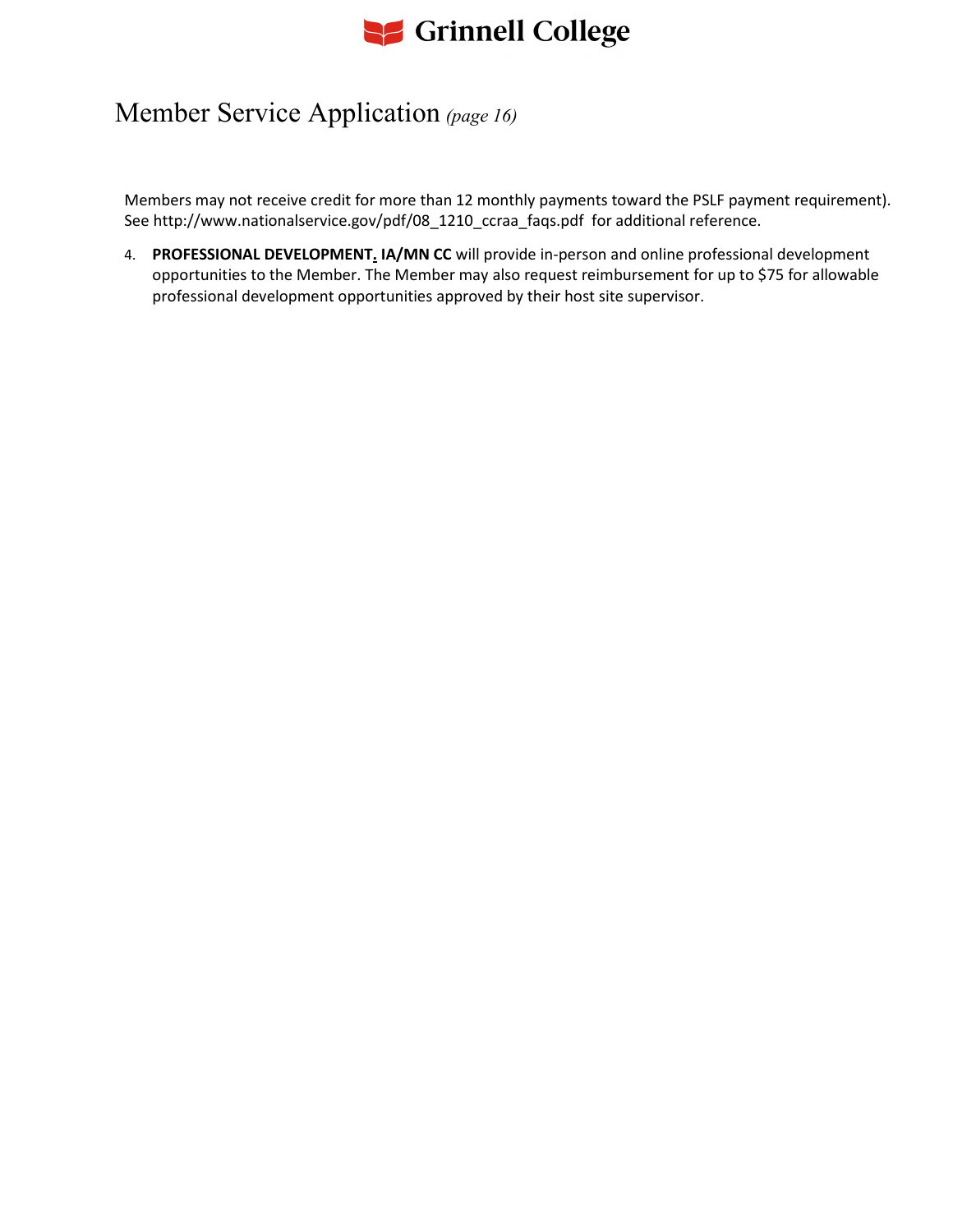

### Member Service Application *(page 17)*

### Grinnell-Newburg School District SLICK Program

The Summer Learning AmeriCorps VISTA Members will serve directly with students in local summer youth programs. Members will implement literacy-based education and/or enrichment activities under the direction of host-site supervisors.

#### **The Summer Learning AmeriCorps VISTA Members will:**

#### **A. Receive Training**

Receive orientation and site-specific training from AmeriCorps Program Staff and Host Site Supervisor(s) to prepare for responsibilities:

- a) Required AmeriCorps Basics
- b) About the Grinnell AmeriCorps Partnership
- c) Summer Learning Basics
	- c.1) About the local Summer Learning Programs
	- c.2) Day-to-Day Responsibilities
- d) Serving With Children Safely and Effectively
	- d.1) Protection of Minors
	- d.2) Code of Conduct
	- d.3) Behavior Management Strategies
	- d.4) Instructional Strategies (education activities, enrichment activities, lesson plan development, art strategies, literacy activity planning, working with struggling readers, outdoor literacy activities).
	- d.5) First Aid and/or CPR
	- d.6) Emergency Preparedness
	- d.7) Site-Specific Policies

#### **B. Serve Directly with Children in Summer Education and/or Enrichment Programs**

- Under the direction of Host Site Supervisor and Host Site Staff, this may include:
	- a) Supplemental supervision
	- b) Setting up, (co)leading, and managing small and large group literacy-based education and/or enrichment activities.
	- c) Preparing lesson plans and additional literacy activities in consultation with summer teachers and/or host site supervisor, as needed.
	- d) Providing one-on-one time helping youngsters improve reading skills.
	- e) Facilitating single and group literacy-based activities.
	- f) Conducting literacy-based play activities with children, such as running, kneeling, squatting, sitting on the ground, bending, and jumping.
	- g) Participate in additional community activities to infuse literacy for kids such as Summer Fest, Community Meal, and Drake Community Library's Summer Reading kick-off.
	- h) Monitoring and ensuring the safety and overall well-being of program participants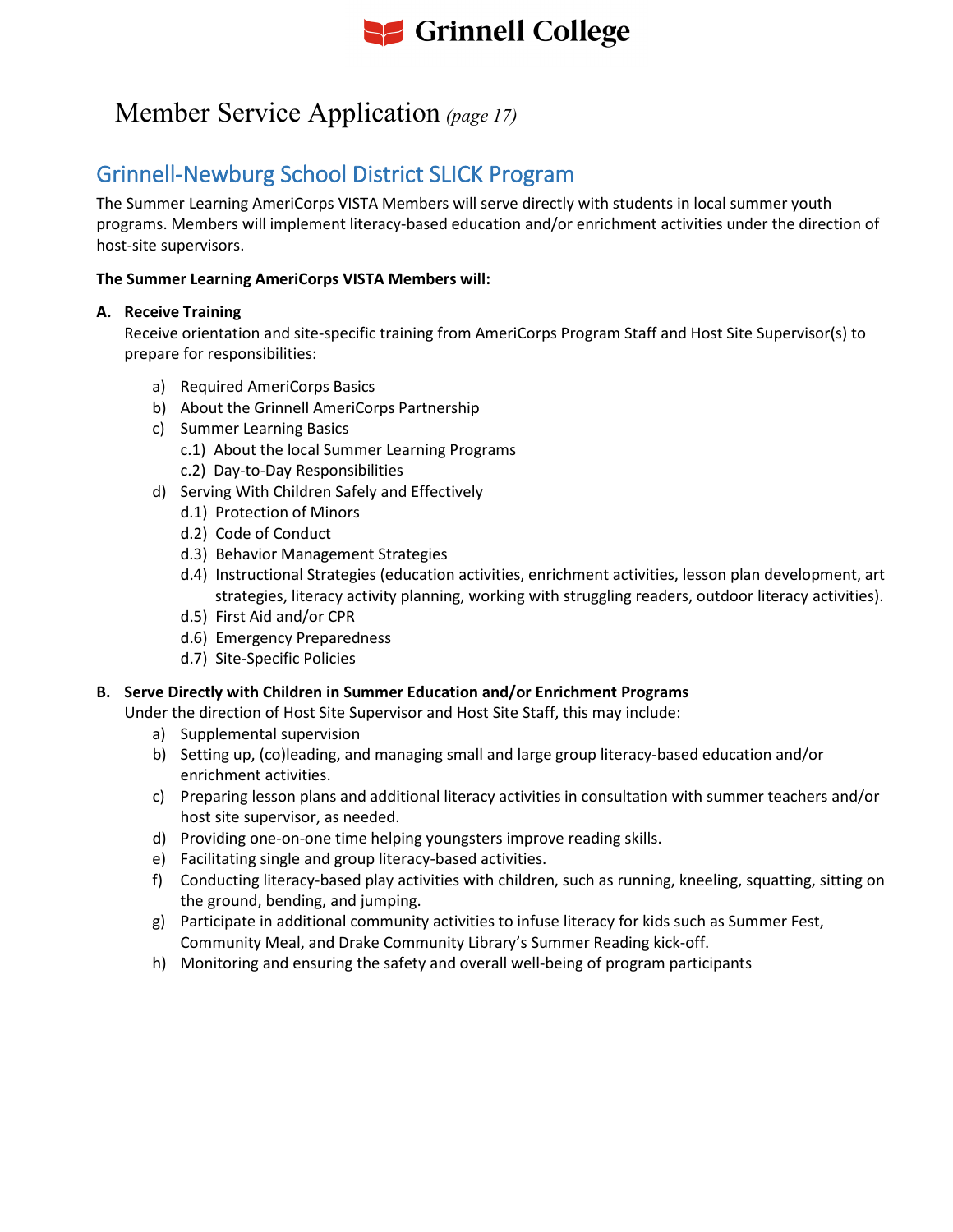

### Member Service Application *(page 18)*

### LINK

#### **A. SERVICE SITE**

| <b>Position Title</b>     | <b>Grinnell Summer Learning AmeriCorps VISTA Members</b>       |
|---------------------------|----------------------------------------------------------------|
| Service Site              | LINK                                                           |
| Service Site Address      | Davis Elementary School, 818 Hamilton Ave., Grinnell, IA 50112 |
| <b>Supervisor Name</b>    | <b>Ashley Risting</b>                                          |
| <b>Supervisor Contact</b> | supervisor@linkgrinnell.org                                    |

**B. BACKGROUND CHECKS:** This position will have recurring access to vulnerable populations and requires the following background checks.

- a) National Sex Offender Registry check using the National Sex Office Public Website (NSOPW)
- b) Iowa Department of Criminal Investigation (DCI) Criminal Background Check
- c) State of residence check (if other than Iowa)

#### **C. POSITION PURPOSE**

The Summer Learning AmeriCorps VISTA Members will serve directly with students in Grinnell area local summer youth programs as part of the Grinnell Education Partnership network. Members will help participating organizations create and deliver additional literacy enrichment opportunities in accordance with local education priorities. Members will implement literacy-based enrichment activities under the direction of host-site supervisors.

#### **D. TYPICAL SERVICE CONDITIONS**

Indoor and outdoor at community-based non-profit and other community outreach locations such as parks, libraries, etc.

#### **E. AMERICORPS TASKS & ACTIVITIES**

The Summer Learning AmeriCorps VISTA Members will:

#### 1. **Receive Training**

Receive orientation and site-specific training from AmeriCorps Program Staff, Community Leaders, and Host Site Supervisor(s) to prepare for responsibilities:

- a) About Campus Compact
- b) About the Grinnell Education Partnership
- c) Summer LearningCorps Basics
	- c.1) About the local Summer Learning Programs
	- c.2) Day-to-Day Responsibilities
- d) Serving With Children Safely and Effectively
	- d.1) Protection of Minors
	- d.2) Code of Conduct
	- d.3) Behavior Management Strategies
	- d.4) Instructional Strategies (education activities, enrichment activities, lesson plan development, art strategies, literacy activity planning, working with struggling readers, outdoor literacy activities).
	- d.5) First Aid and/or CPR
	- d.6) Emergency Preparedness
	- d.7) Site-Specific Policies